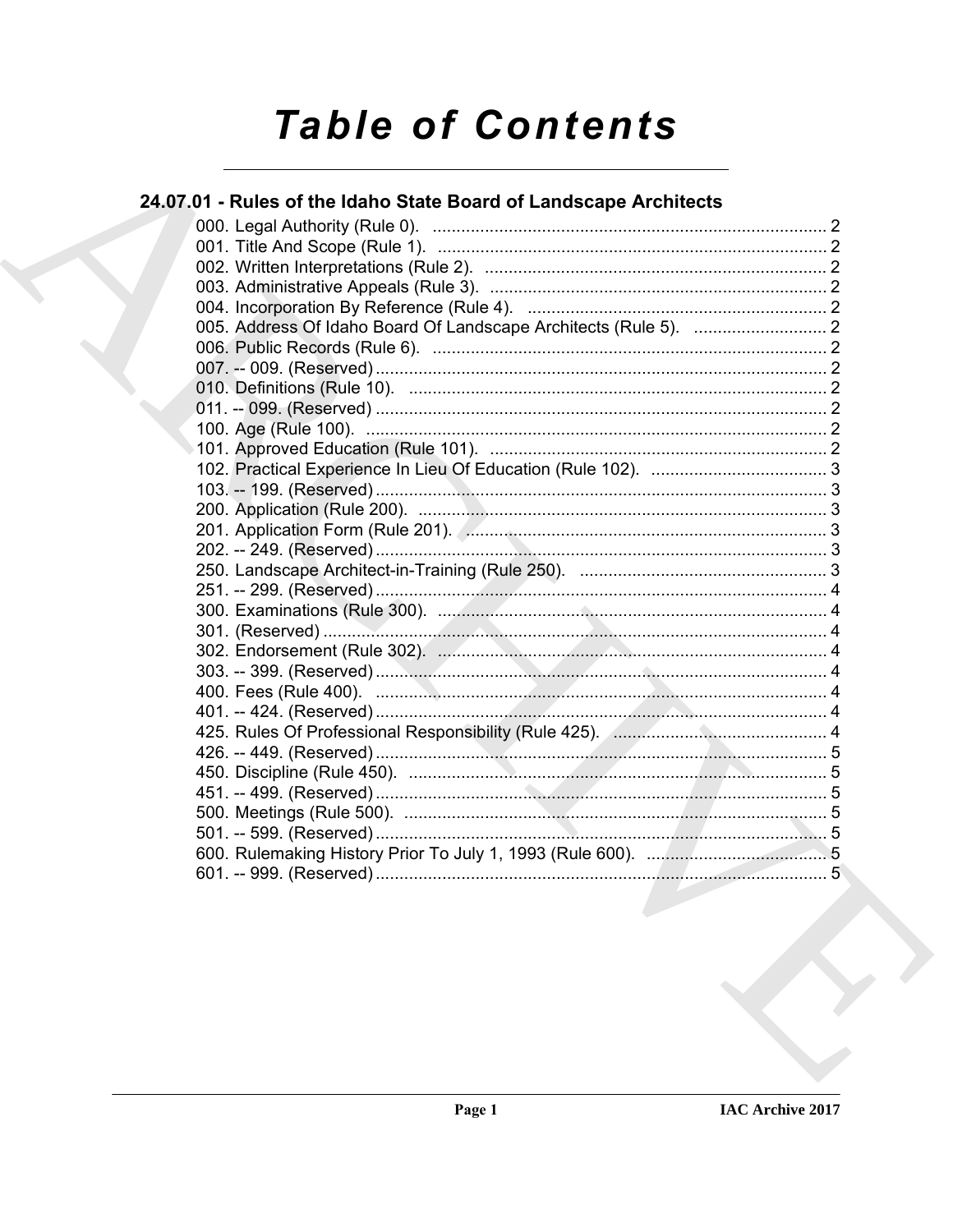### **IDAPA 24 TITLE 07 CHAPTER 01**

### <span id="page-1-0"></span>**24.07.01 - RULES OF THE IDAHO STATE BOARD OF LANDSCAPE ARCHITECTS**

### <span id="page-1-1"></span>**000. LEGAL AUTHORITY (RULE 0).**

In accordance with Section 54-3003, Idaho Code, the Idaho State Board of Landscape Architects shall promulgate rules which implement the provisions of Chapter 30, Title 54, Idaho Code. (7-1-93) rules which implement the provisions of Chapter 30, Title 54, Idaho Code.

### <span id="page-1-2"></span>**001. TITLE AND SCOPE (RULE 1).**

These rules shall be cited as IDAPA 24.07.01, "Rules of the Idaho State Board of Landscape Architects." (11-25-94)

### <span id="page-1-3"></span>**002. WRITTEN INTERPRETATIONS (RULE 2).**

The Board may have written statements which pertain to the interpretation of the rules of this chapter. Such interpretations, if any, are available for public inspection and copying at cost in the main office of the Bureau of Occupational Licenses. (3-20-04) Occupational Licenses.

### <span id="page-1-4"></span>**003. ADMINISTRATIVE APPEALS (RULE 3).**

Administrative appeals shall be governed by the Administrative Procedure Act, Title 67, Chapter 52, Idaho Code. (3-20-04)

### <span id="page-1-5"></span>**004. INCORPORATION BY REFERENCE (RULE 4).**

The document titled the Council of Landscape Architectural Registration Boards (CLARB) Model Rules of Professional Conduct as amended February 2007, referenced in Subsection 425, is herein incorporated by reference. (3-26-08)

### <span id="page-1-6"></span>**005. ADDRESS OF IDAHO BOARD OF LANDSCAPE ARCHITECTS (RULE 5).**

**24.07.01 - RULES OF THE IDANO STATE BOARD OF LANDSCAPE ARC[HI](mailto:lar@ibol.idaho.gov)TECTS<br>
1991 - LEGAL ALTITORITY (RULES)<br>
1993 - LEGAL ALTITORITY (RULES)<br>
1993 - LEGAL ALTITORITY (RULES)<br>
1993 - LEGAL ALTITORITY (RULES)<br>
1993 - LEGAL ALTITORI** The office of the Board of Landscape Architects is located within the Bureau of Occupational Licenses, 700 W. State Street, Boise, Idaho 83702. The Bureau is open between the hours of 8:00 a.m. and 5:00 p.m. each day except Saturdays, Sundays and holidays. The phone number of the Board is (208) 334-3233. The Board's fax number is (208)  $334-3945$ . The Board's e-mail address is lar@ibol.idaho.gov. The Board's official website is http:// www.ibol.idaho.gov. (3-29-10)

### <span id="page-1-7"></span>**006. PUBLIC RECORDS (RULE 6).**

The records associated with the Board of Landscape Architects are subject to the provisions of the Idaho Public Records Act. Title 74, Chapter 1, Idaho Code. (3-20-04)

### <span id="page-1-8"></span>**007. -- 009. (RESERVED)**

### <span id="page-1-15"></span><span id="page-1-9"></span>**010. DEFINITIONS (RULE 10).**

<span id="page-1-16"></span>**01. Board**. The Idaho State Board of Landscape Architects, as prescribed in Section 54-3001(c), Idaho (7-1-93) Code. (7-1-93)

<span id="page-1-17"></span>**02.** Bureau. The Bureau of Occupational Licenses as prescribed in Sections 54-3003 and 67-2602, Idaho Code. (3-20-04) Idaho Code. (3-20-04)

### <span id="page-1-10"></span>**011. -- 099. (RESERVED)**

### <span id="page-1-13"></span><span id="page-1-11"></span>**100. AGE (RULE 100).**

Minimum age -- eighteen (18) years. (7-1-93)

### <span id="page-1-14"></span><span id="page-1-12"></span>**101. APPROVED EDUCATION (RULE 101).**

An approved college or school of landscape architecture shall have a landscape architecture program accredited by the American Society of Landscape Architects, or shall substantially meet the accrediting standards of the ASLA as may be determined by the Board. (3-20-04) may be determined by the Board.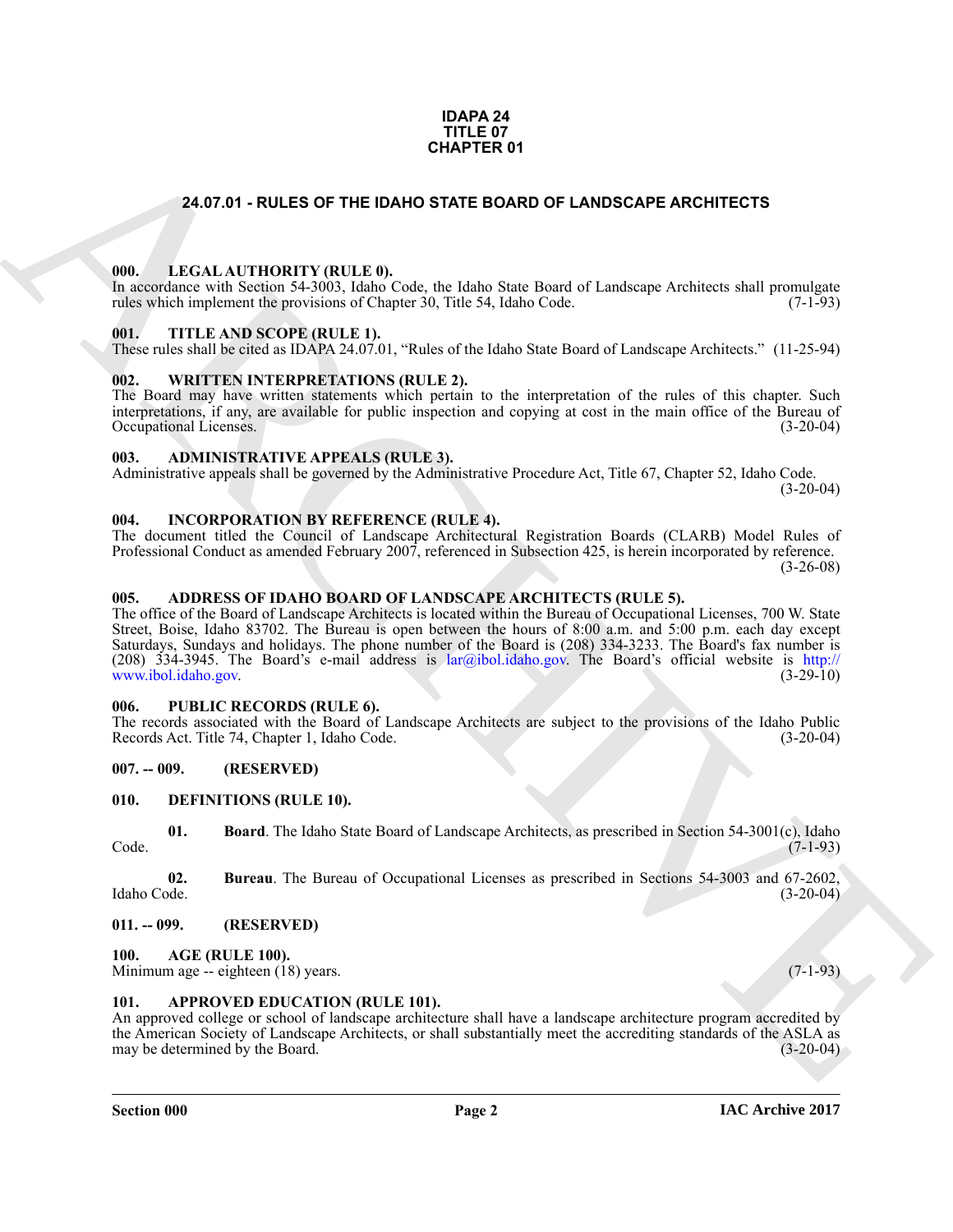### *IDAHO ADMINISTRATIVE CODE IDAPA 24.07.01 - Rules of the Idaho* **State Board of Landscape Architects**

### <span id="page-2-14"></span><span id="page-2-0"></span>**102. PRACTICAL EXPERIENCE IN LIEU OF EDUCATION (RULE 102).**

**EXACTE CALCULATES AND ARCHIVES (SEE 2019) CONSUMERATION (III, LE 103)**<br>
HER **CALCULATES AND CONSUMERATION (III, LE 103)**<br>
ARCHIVES AND ARCHIVES CRIMINAL PRODUCTION (III, LE 103)<br>
ARCHIVES AND ARCHIVES CRIMINAL PRODUCTI An applicant shall document at least eight (8) years of actual practical experience in landscape architecture in lieu of graduation from an approved college or school of landscape architecture. Such experience shall establish the applicant's education in those subjects and areas contained in the curriculum of an approved college or school of landscape architecture. No less than fifty percent (50%) of such practical experience shall be under the supervision of a licensed landscape architect. (3-20-04) a licensed landscape architect.

### <span id="page-2-1"></span>**103. -- 199. (RESERVED)**

### <span id="page-2-6"></span><span id="page-2-2"></span>**200. APPLICATION (RULE 200).**

Each applicant for licensure shall submit a complete application together with the required fees to the Board. An application shall be made on the uniform application form adopted by the Board and furnished to the applicant by the Bureau. An application shall not be reviewed by the Board until all required information is furnished and the required fees paid. (3-20-04)

### <span id="page-2-7"></span><span id="page-2-3"></span>**201. APPLICATION FORM (RULE 201).**

<span id="page-2-11"></span>**01. Reference Requirements**. Applicants are required to furnish the Board with four (4) references. Two (2) of the references must be from currently licensed Landscape Architects. The remaining two (2) may be licensed landscape architects, licensed engineers, licensed architects, or any combination thereof. All references must be from competent individuals who are well acquainted with the applicant's character and professional ability.

 $(3-29-10)$ 

**02. Materials Submitted to Board**. All required applications, statements, fees and other documentation must be submitted to the Board in care of the Bureau of Occupational Licenses, and shall include: (3-20-04)

<span id="page-2-10"></span>**a.** A passport photograph taken within thirty (30) days of the date of application; (3-20-04)

**b.** Documentation of being at least eighteen (18) years of age at the time of application; and (3-20-04)

**c.** Either certification of graduation from an approved college or school of landscape architecture; or  $(3-20-04)$ 

**d.** Documentation of all actual landscape architectural or other applicable experience signed by the person under whose supervision the work was performed, giving kind and type of work done, together with dates of employment: and (3-20-14) employment; and

<span id="page-2-9"></span><span id="page-2-8"></span>**e.** Proof of successful passage of an examination approved by the Board. (3-20-14)

**03. Deadlines**. To be considered by the Board, completed applications must be received by the Bureau he next scheduled meeting of the Board. prior to the next scheduled meeting of the Board.

**04. Inactive Applications**. Applications on file with the Board where an applicant has failed to respond to a Board request or where the applications have lacked activity for twelve (12) consecutive months shall be deemed denied and shall be terminated upon thirty (30) days written notice unless good cause is established to the Board. (3-20-14)  $\beta$ Board. (3-20-14)

### <span id="page-2-4"></span>**202. -- 249. (RESERVED)**

### <span id="page-2-12"></span><span id="page-2-5"></span>**250. LANDSCAPE ARCHITECT-IN-TRAINING (RULE 250).**

An individual may represent themselves as a landscape architect-in-training only under the following conditions:  $(3-20-04)$ 

<span id="page-2-13"></span>**01. Qualifications**. Any person who is at least eighteen (18) years of age and has graduated from an approved college or school of landscape architecture, or who documents at least eight (8) years of actual practical experience in landscape architecture approved by the Board. (3-20-04) experience in landscape architecture approved by the Board.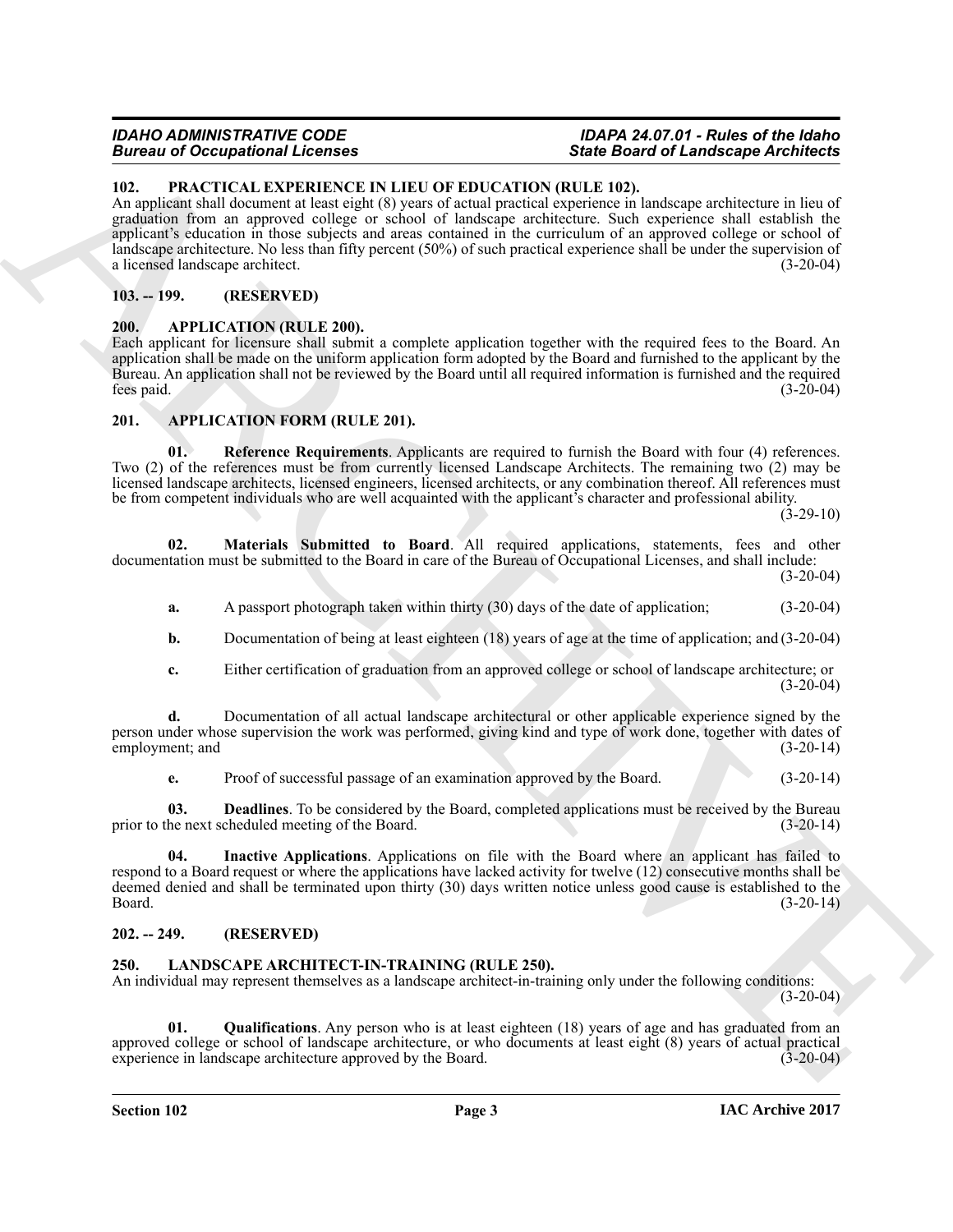## <span id="page-3-20"></span>**Bureau of Occupational Licenses**

**Since of Occupational Licenses**<br> **Since Based of Landscape achieves them** and the projection of Landscape achieves the composite of the state<br>
interval method between the landscape achieves the present of the transportat **02. Supervision**. Each landscape architect-in-training shall be employed by and work under the direct supervision of an Idaho licensed landscape architect. Any change in supervision shall require a new application and registration. (3-26-08) registration. (3-26-08)

<span id="page-3-18"></span>**03. Prohibitions**. A landscape architect-in-training shall not sign or seal any plan, specification, or other document, and shall not engage in the practice of landscape architecture except under the direct supervision of an Idaho licensed landscape architect. an Idaho licensed landscape architect.

<span id="page-3-19"></span>**Registration**. Each landscape architect-in-training shall register with the Board on forms provided by the Bureau of Occupational Licenses that shall include the application fee and the names and addresses of their employer, and supervisor. (3-26-08) employer, and supervisor.

<span id="page-3-21"></span>**05. Termination**. A registration for a landscape architect-in-training shall not exceed a total of six (6)  $years.$  (3-26-08)

### <span id="page-3-0"></span>**251. -- 299. (RESERVED)**

### <span id="page-3-9"></span><span id="page-3-1"></span>**300. EXAMINATIONS (RULE 300).**

The examination prepared by the Council of Landscape Architectural Registration Boards is an approved examination. The Board may approve other examinations it deems appropriate.  $(3-20-14)$ examination. The Board may approve other examinations it deems appropriate.

<span id="page-3-11"></span>**01. Minimum Passing Score**. The minimum passing score for each section of the examination shall be as determined by the examination provider. (3-20-14) the score as determined by the examination provider.

<span id="page-3-10"></span>**02. Failing a Section of Exam**. An applicant failing any section of the examination will be required to (7-1-93) retake only that section failed.

### <span id="page-3-2"></span>**301. (RESERVED)**

### <span id="page-3-8"></span><span id="page-3-3"></span>**302. ENDORSEMENT (RULE 302).**

The Board may approve the registration and licensure of an applicant who holds a current license in another state and who has successfully passed the Landscape Architect Registration Examination as required by Section 300 or holds a current Council of Landscape Architectural Registration Boards certificate. (3-20-04)

### <span id="page-3-4"></span>**303. -- 399. (RESERVED)**

### <span id="page-3-12"></span><span id="page-3-5"></span>**400. FEES (RULE 400).**

Fees are not refundable, therefore, applications should not be filed unless the applicant can meet all requirements. (7-1-93)

<span id="page-3-15"></span><span id="page-3-14"></span><span id="page-3-13"></span>**01. Application Fee**. Application Fee: One hundred dollars (\$100). (3-20-14)

**02. Landscape Architect-in-Training Application Fee**. Landscape architect-in-training application fee: Twenty-five dollars  $(\$25)$ .

**03. Examination Fees**. Examination fees will be as established by the Council of Landscape Architectural Registration Boards. (3-20-04)

**04. Original License and Annual License Fee**. Original license and annual license fee: One hundred fifty dollars  $(\$150)$ .

<span id="page-3-22"></span><span id="page-3-17"></span><span id="page-3-16"></span>**05. Reinstatement Fee**. Reinstatement fee is as provided in Section 67-2614, Idaho Code. (3-24-16)

### <span id="page-3-6"></span>**401. -- 424. (RESERVED)**

### <span id="page-3-7"></span>**425. RULES OF PROFESSIONAL RESPONSIBILITY (RULE 425).**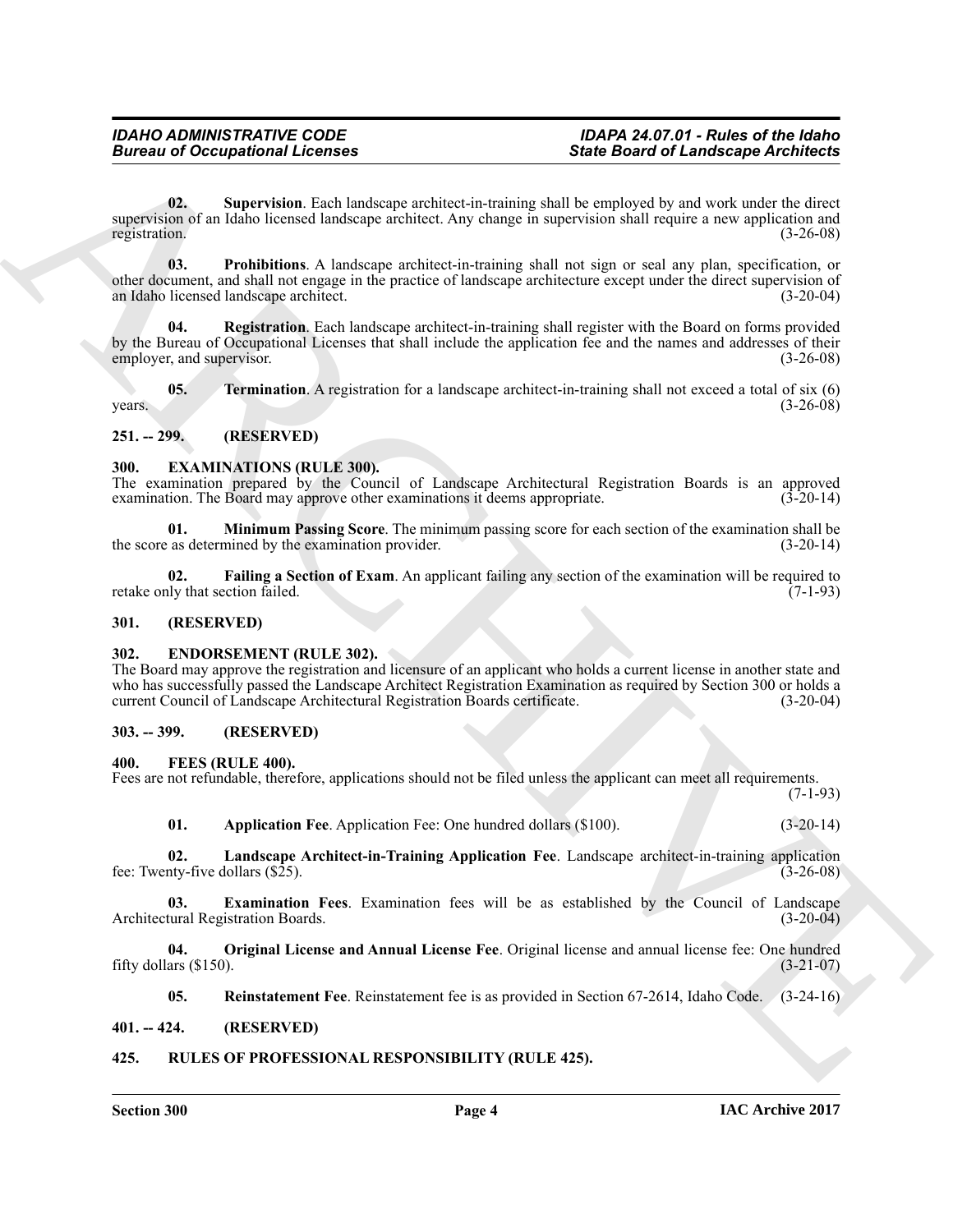**Since to a Conceptional Licenses**<br>
Since Board of Landscape Architects<br>
This properties and concept is trend properties at the Value of Variation Responsibility for all CLADS and/or<br>
Indicate the Section Scheme of the Ma **01. Rules of Professional Responsibility**. Pursuant to Section 004 of these rules, the CLARB model rules of professional conduct, as incorporated, are the Rules of Professional Responsibility for all Idaho licensed<br>(3-29-10) (3-29-10) landscape architects.

<span id="page-4-12"></span><span id="page-4-11"></span>**02. Violation of the Rules of Professional Responsibility**. The Board will take action against a licensee under Section 54-3004(5), Idaho Code, who is found in violation of the Rules of Professional Responsibility.  $(3-20-04)$ 

<span id="page-4-0"></span>**426. -- 449. (RESERVED)**

### <span id="page-4-7"></span><span id="page-4-1"></span>**450. DISCIPLINE (RULE 450).**

<span id="page-4-8"></span>**01.** Civil Fine. The Board may impose a civil fine not to exceed one thousand dollars (\$1,000) upon a d landscape architect for each violation of Section 54-3004. Idaho Code. (3-18-99) registered landscape architect for each violation of Section 54-3004, Idaho Code.

<span id="page-4-9"></span>**02. Costs and Fees**. The Board may order a registered landscape architect to pay the costs and fees incurred by the Board in the investigation or prosecution of the licensee for violation of Section 54-3004, Idaho Code. (3-18-99)

<span id="page-4-2"></span>**451. -- 499. (RESERVED)**

### <span id="page-4-10"></span><span id="page-4-3"></span>**500. MEETINGS (RULE 500).**

Board meetings will be held at least twice yearly and at such other times as the Board deems necessary. (3-20-14)

<span id="page-4-4"></span>**501. -- 599. (RESERVED)**

### <span id="page-4-5"></span>**600. RULEMAKING HISTORY PRIOR TO JULY 1, 1993 (RULE 600).**

Re-adopt all existing Rules, to be effective August 18, 1992. (7-1-93)

<span id="page-4-6"></span>**601. -- 999. (RESERVED)**